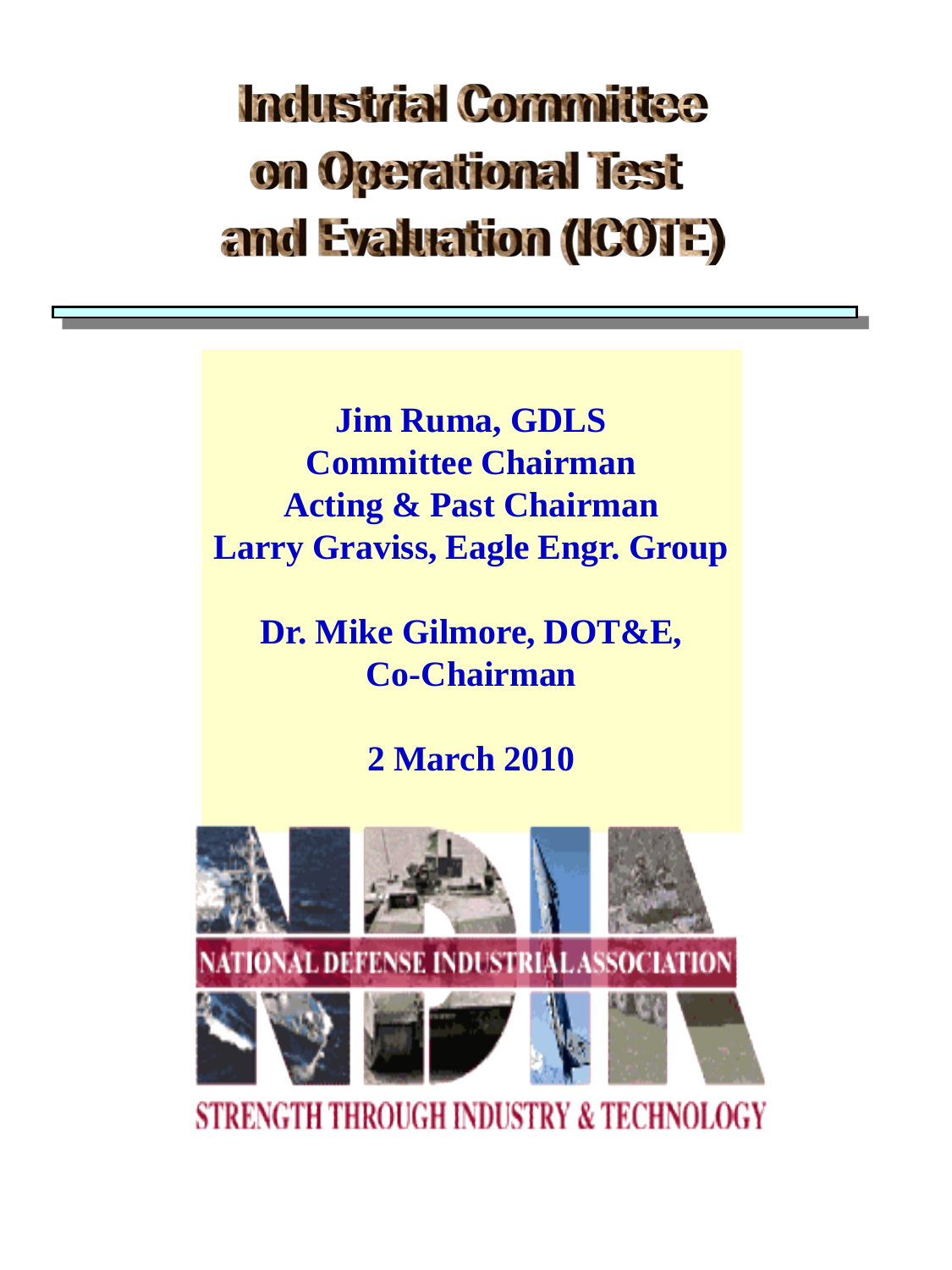

# **ICOTE Organizing Principles**

## The objectives of the ICOTE are to:

- •Provide a senior forum for discussion and exchange of T&E views from Defense and the Industrial Base in a non-attribution environment
- •Gain feedback from senior industry representatives and OSD leadership
- •Discuss OSD and service policies which affect relationships with industrial suppliers
- •Discuss emerging issues / policies in government and industry which affect the readiness and capabilities of U.S. defense system producers
- •Cooperate on various projects of mutual benefit to the ICOTE participants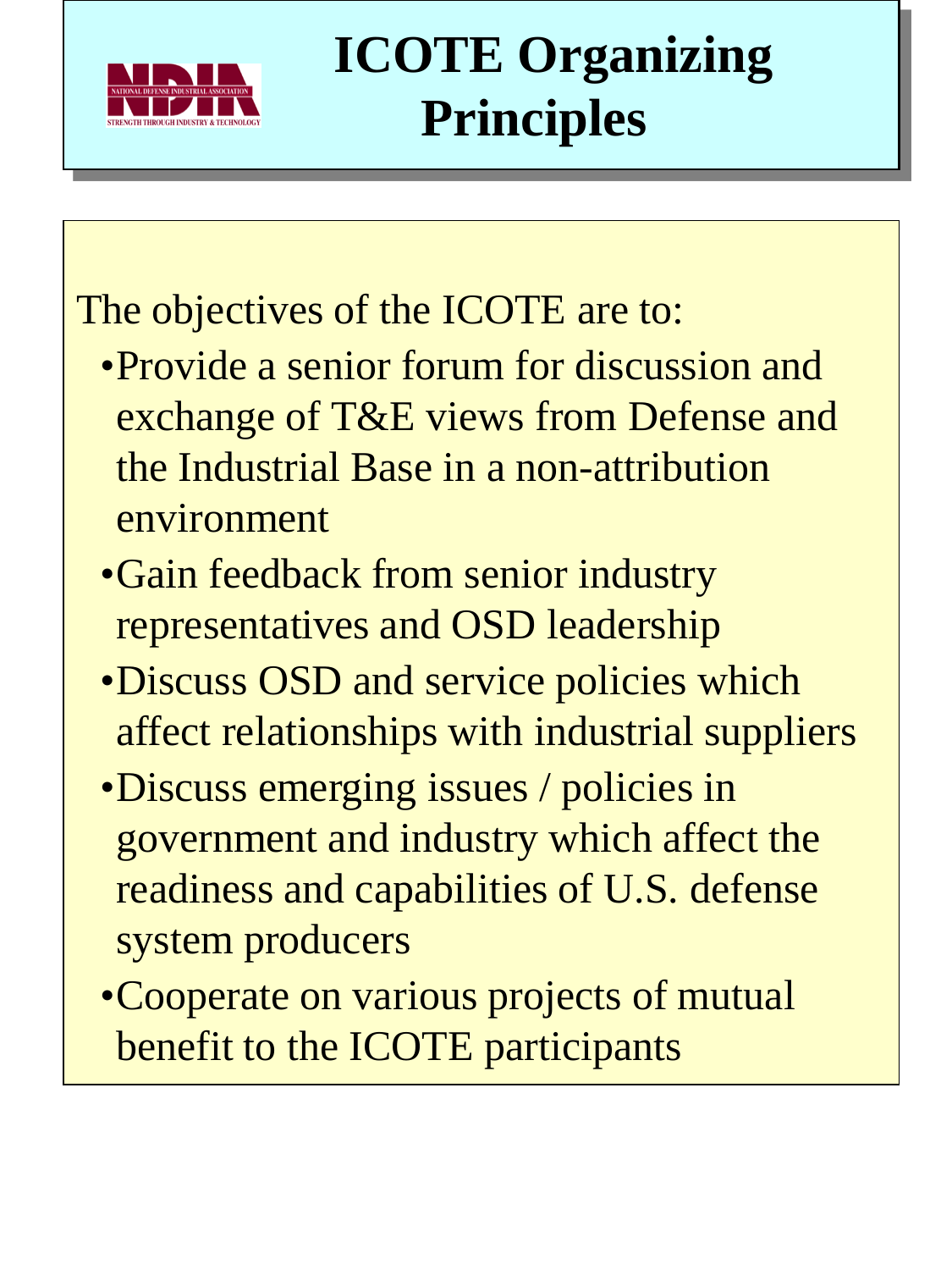

## **ICOTE Current Membership**

#### **CURRENT NDIA T&E ICOTE PARTICIPANTS**

#### **NDIA PARTICIPANTS**

**Lt Gen Larry Farrell, USAF (Ret) Pres & CEO, NDIA Sam Campagna; Asst. VP of Operations James O'Bryon: Chair T&E Division**

> **GOVERNMENT MEMBER[S](mailto:frank.apicella@atec.army.mil) Dr. Mike Gilmore DOT&E David Duma DOT&E Dr. Ernie Seglie DOT&E Maj Gen Roger Nadeau ATEC/CG Dr. Jim Streilein ATEC/ TD & Dep Cmdr Maj Gen Steve Sargeant AFOTEC CC RDML Dave Dunaway OPTEVFOR RDML Bill McCarthy, USN ret. , TD Mr. Chris DiPetto, OSD DT&E Colonel Dave Reeves MCOTEA Colonel Ron Stephens JITC M/G David Eichhorn Edwards /CC Brian Simmons AE[C](mailto:mike.dieckhoff@afotec.af.mil) Dr. Steve Hutchison DISA Jim Streilein ATEC Juan Vitali PEO CBD George Ryan DHS Larry Leiby, DUSA (T&E) Amy Markowich, ASN ( RDA)**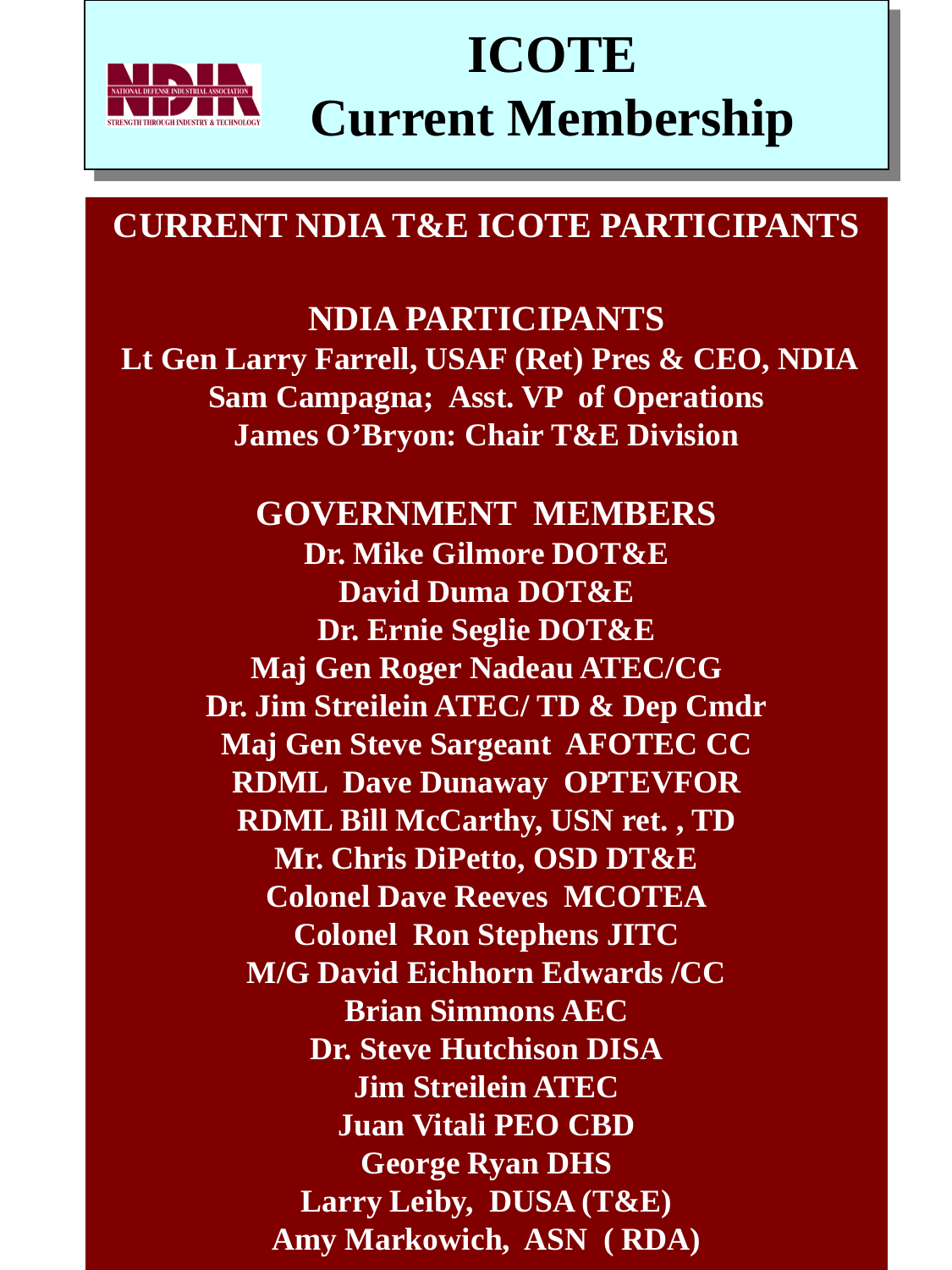

## **ICOTE Current Membership**

**INDUSTRY MEMBERS Oscar Arroyo Raytheon Brian See ATK Jim Ruma General Dynamics Land Sys Scharad Kumar, GDLS Rich Schwenk Wyle Labs Parker Horner EWA Bill Keegan SAIC Steve Kimmel Alion Dennis O'Donoghue, Boeing Bill Shane Boeing Doug Pearson Lockheed Martin Tom Wissink, Lockheed Martin Jon Neasham , Cubic Yank Rutherford, Northrop Grumman Bob Sheehan, Northrop Grumman Steve Zink , Oshkosh Ed Garza, SRC Regis Luther, Navistar Corp Drexel Smith, Drexel Consulting Larry Graviss Eagle Engineering Jim O'Bryon, O'Bryon Group Roy Perkins, BAE Systems**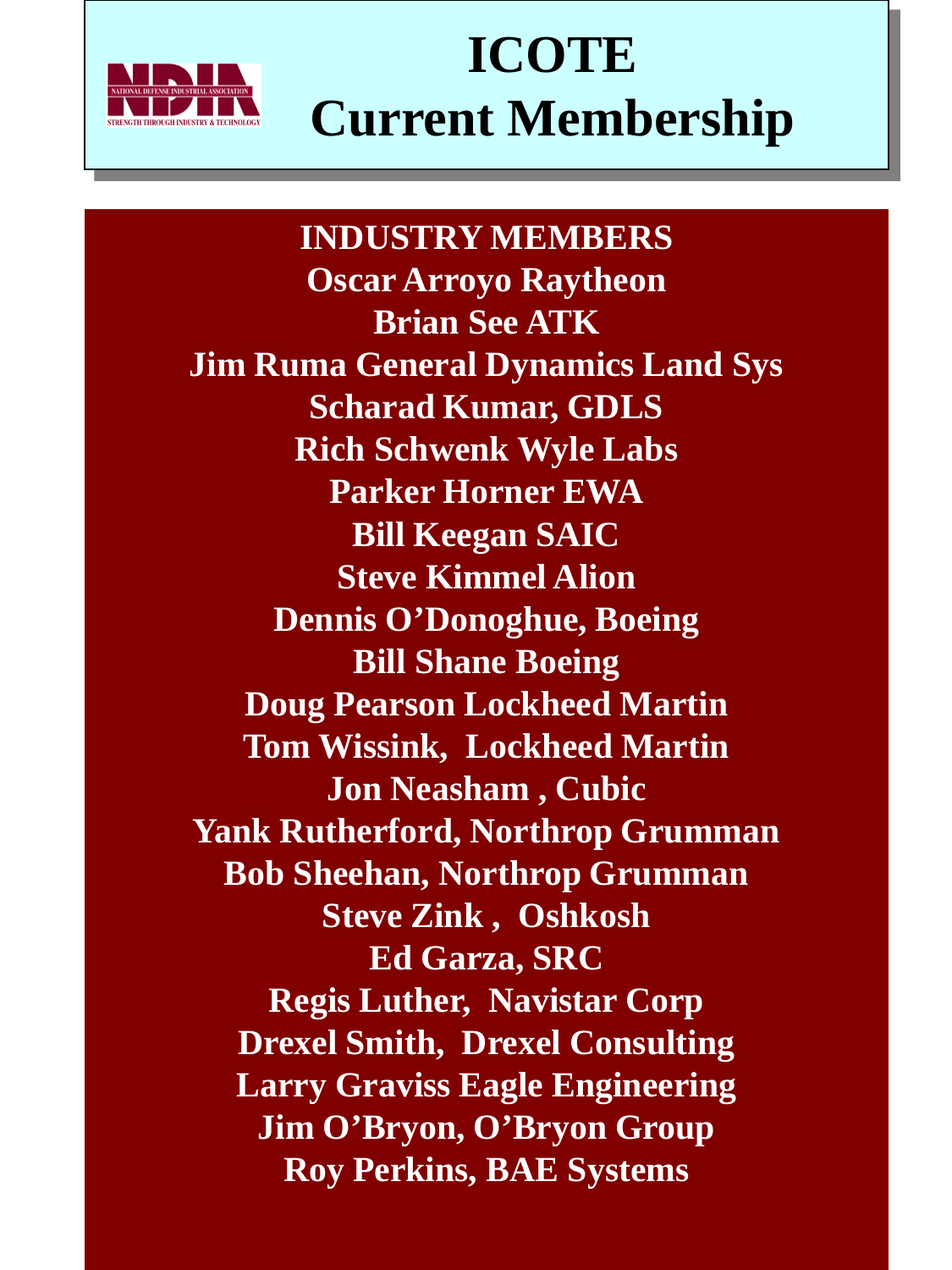

# **ICOTE**

### • **MEETINGS**

The ICOTE will meet at the call of the Chairman and Co Chairman at sites and times convenient to the members.

Minutes of the ICOTE will be provided to all members in the form of Agendas and action items as determined by the Director of OT&E. The ICOTE is encouraged to produce a product.

Topics of interest for consideration by the ICOTE will be solicited from industry and government members.